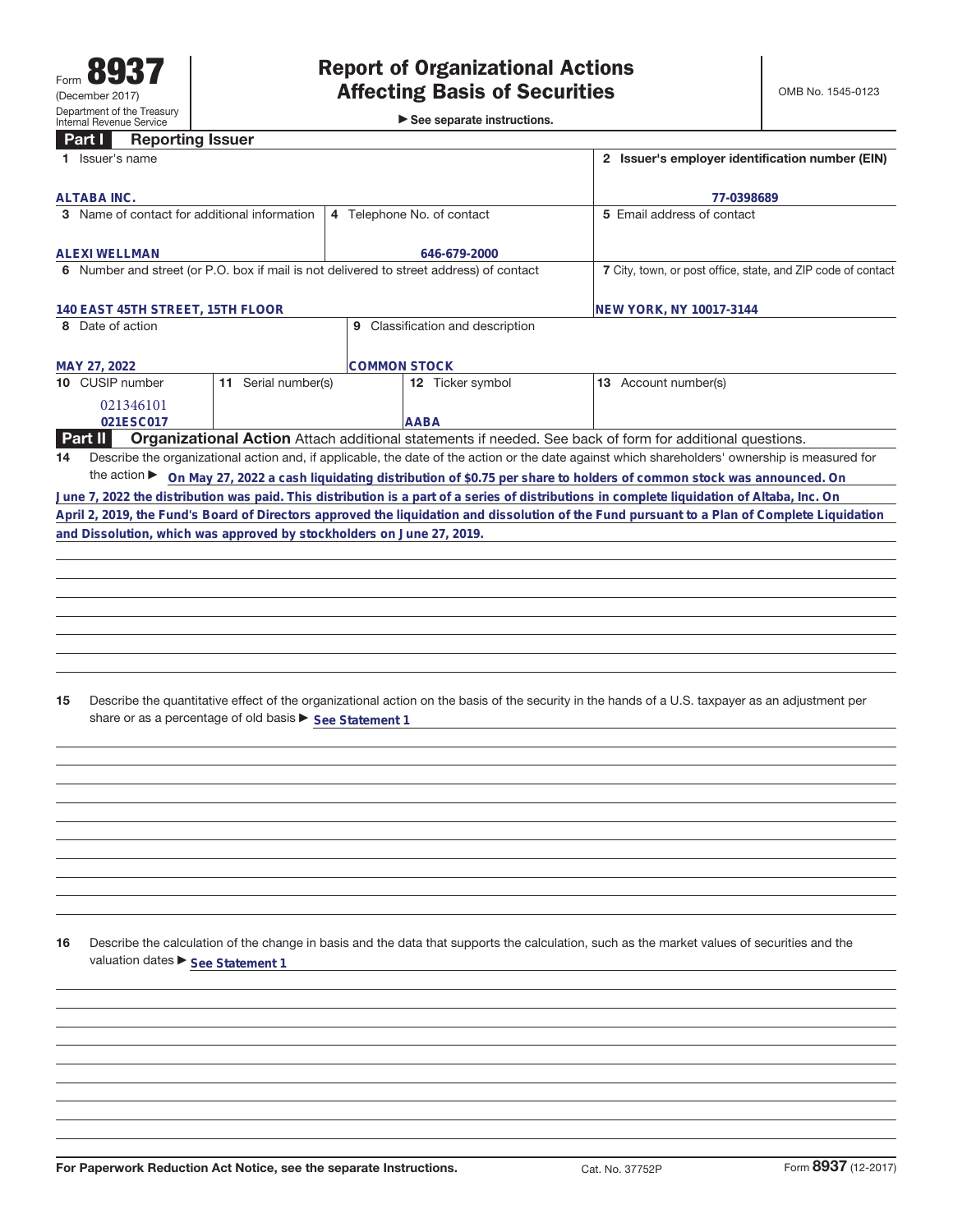| Form 8937 (12-2017) |                                                                                                                                                              |                             |              | Page 2                            |
|---------------------|--------------------------------------------------------------------------------------------------------------------------------------------------------------|-----------------------------|--------------|-----------------------------------|
| Part II             | <b>Organizational Action (continued)</b>                                                                                                                     |                             |              |                                   |
|                     |                                                                                                                                                              |                             |              |                                   |
| 17                  | List the applicable Internal Revenue Code section(s) and subsection(s) upon which the tax treatment is based $\blacktriangleright$                           |                             |              |                                   |
|                     | Internal Revenue Code Sections 331 and 346                                                                                                                   |                             |              |                                   |
|                     |                                                                                                                                                              |                             |              |                                   |
|                     |                                                                                                                                                              |                             |              |                                   |
|                     |                                                                                                                                                              |                             |              |                                   |
|                     |                                                                                                                                                              |                             |              |                                   |
|                     |                                                                                                                                                              |                             |              |                                   |
|                     |                                                                                                                                                              |                             |              |                                   |
|                     |                                                                                                                                                              |                             |              |                                   |
|                     |                                                                                                                                                              |                             |              |                                   |
|                     |                                                                                                                                                              |                             |              |                                   |
|                     |                                                                                                                                                              |                             |              |                                   |
|                     |                                                                                                                                                              |                             |              |                                   |
|                     |                                                                                                                                                              |                             |              |                                   |
|                     |                                                                                                                                                              |                             |              |                                   |
| 18                  | Can any resulting loss be recognized? > No. See Statement 1                                                                                                  |                             |              |                                   |
|                     |                                                                                                                                                              |                             |              |                                   |
|                     |                                                                                                                                                              |                             |              |                                   |
|                     |                                                                                                                                                              |                             |              |                                   |
|                     |                                                                                                                                                              |                             |              |                                   |
|                     |                                                                                                                                                              |                             |              |                                   |
|                     |                                                                                                                                                              |                             |              |                                   |
|                     |                                                                                                                                                              |                             |              |                                   |
|                     |                                                                                                                                                              |                             |              |                                   |
|                     |                                                                                                                                                              |                             |              |                                   |
|                     |                                                                                                                                                              |                             |              |                                   |
|                     |                                                                                                                                                              |                             |              |                                   |
|                     |                                                                                                                                                              |                             |              |                                   |
|                     |                                                                                                                                                              |                             |              |                                   |
|                     |                                                                                                                                                              |                             |              |                                   |
|                     |                                                                                                                                                              |                             |              |                                   |
| 19                  | Provide any other information necessary to implement the adjustment, such as the reportable tax year ▶ This organizational action is                         |                             |              |                                   |
|                     | reportable with respect to the tax year of the shareholder during which the distribution was received (e.g. 2022 for calendar year taxpayers).               |                             |              |                                   |
|                     |                                                                                                                                                              |                             |              |                                   |
|                     |                                                                                                                                                              |                             |              |                                   |
|                     |                                                                                                                                                              |                             |              |                                   |
|                     |                                                                                                                                                              |                             |              |                                   |
|                     |                                                                                                                                                              |                             |              |                                   |
|                     |                                                                                                                                                              |                             |              |                                   |
|                     |                                                                                                                                                              |                             |              |                                   |
|                     |                                                                                                                                                              |                             |              |                                   |
|                     |                                                                                                                                                              |                             |              |                                   |
|                     |                                                                                                                                                              |                             |              |                                   |
|                     |                                                                                                                                                              |                             |              |                                   |
|                     |                                                                                                                                                              |                             |              |                                   |
|                     | Under penalties of perjury, I declare that I have examined this return, including accompanying schedules and statements, and to the best of my knowledge and |                             |              |                                   |
|                     | belief, it is true, correct, and complete. Declaration of preparer (other than officer) is based on all information of which preparer has any knowledge.     |                             |              |                                   |
| <b>Sign</b>         |                                                                                                                                                              |                             |              |                                   |
| <b>Here</b>         | Signature > alexi a. Wellma                                                                                                                                  | Date $\blacktriangleright$  | June 7, 2022 |                                   |
|                     |                                                                                                                                                              |                             |              |                                   |
|                     | Print your name ▶ ALEXI WELLMAN                                                                                                                              | Title $\blacktriangleright$ |              | CHIEF EXECUTIVE/FINANCIAL OFFICER |
| <b>Paid</b>         | Preparer's signature<br>Print/Type preparer's name                                                                                                           | Date                        |              | <b>PTIN</b><br>if<br>Check        |
| <b>Preparer</b>     | <b>JEFF SOKOL</b>                                                                                                                                            |                             | 6/7/22       | self-employed<br>P00637129        |
| <b>Use Only</b>     | DELOITTE TAX LLP<br>Firm's name                                                                                                                              |                             |              | Firm's EIN ▶<br>86-1065772        |
|                     | Firm's address ▶ 225 WEST SANTA CLARA STREET, SUITE 200, SAN JOSE, CA 95113                                                                                  |                             |              | Phone no.<br>408-704-4000         |

Send Form 8937 (including accompanying statements) to: Department of the Treasury, Internal Revenue Service, Ogden, UT 84201-0054